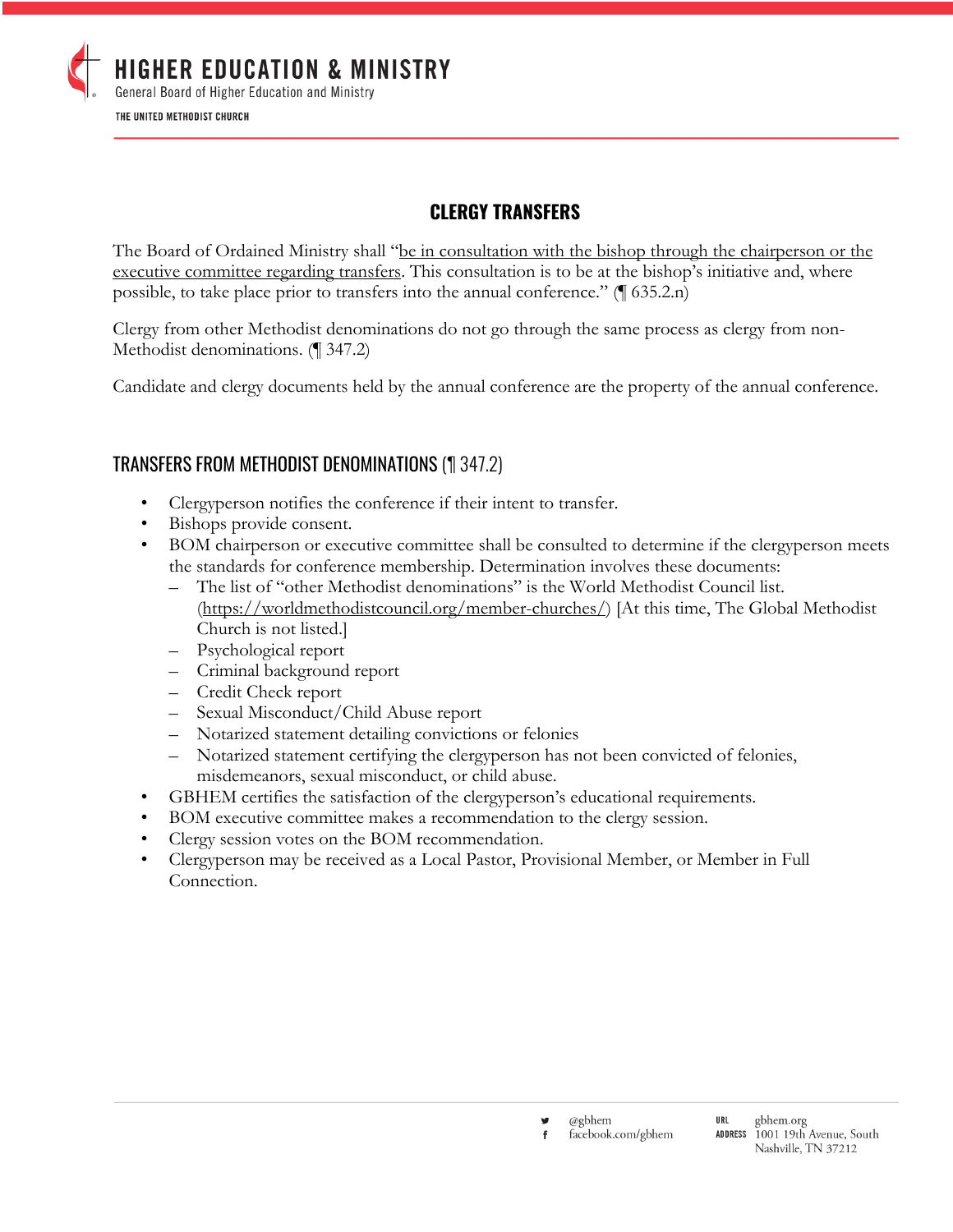

# TRANSFERS FROM OTHER DENOMINATIONS (¶ 347.3)

- Clergyperson notifies the conference if their intent to transfer.
- Clergyperson presents credentials to the bishop and the BOM.
- Clergyperson "gives assurance" of their Christian faith and experience.
- Clergyperson "gives evidence" of their agreement and willingness to support and maintain UM doctrine, discipline, and polity.
- BOM chairperson or executive committee shall be consulted to determine if the clergyperson meets the standards for conference membership. Determination involves these documents:
	- Certificate of good health
	- Psychological report
	- Criminal background report
	- Credit Check report
	- Sexual Misconduct/Child Abuse report
	- Notarized statement detailing convictions or felonies
	- Notarized statement certifying the clergyperson has not been convicted of felonies, misdemeanors, sexual misconduct, or child abuse
- BOM, in consultation with GBHEM, certifies the satisfaction of the clergyperson's educational requirements.
- BOM executive committee makes a recommendation to the clergy session.
- Clergy session votes on the BOM recommendation.
- Clergyperson may be received as a Local Pastor or Provisional Member.
- Clergyperson serves as a Provisional Members for at least 2 years.
- Clergyperson completes all requirements of ¶ 335, including courses in UM history, doctrine, and polity, before being admitted into Full Connection.
- After admittance into full membership, the ordination credential submitted at the beginning of this process is returned to the clergyperson with the inscription indicated in ¶ 347.6.
- Bishop signs and provides the clergyperson a certificate of "recognition of orders".

@gbhem facebook.com/gbhem Nashville, TN 37212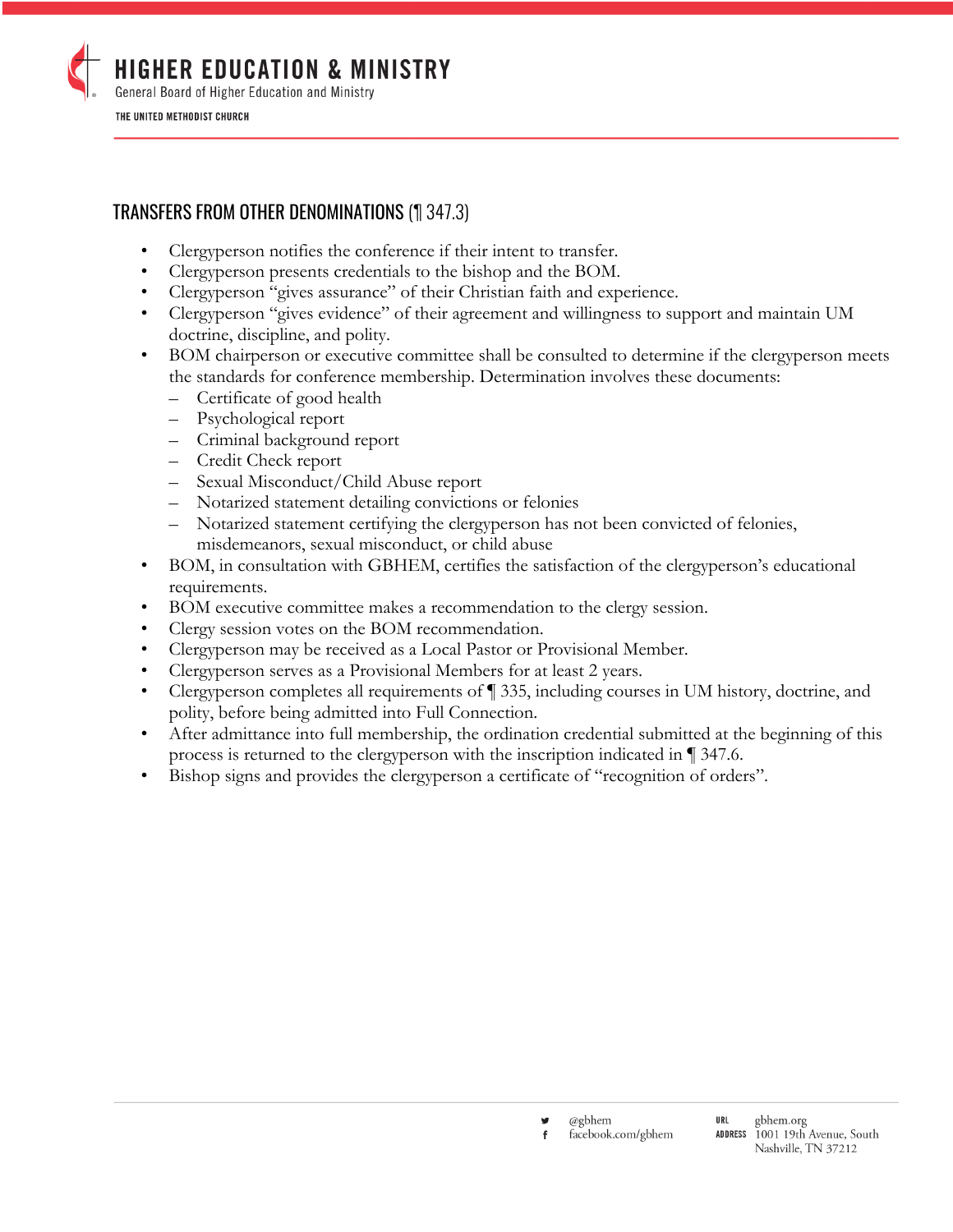

## WITHDRAWAL TO UNITE WITH ANOTHER DENOMINATION (¶ 360.1)

- Clergyperson submits a written request to withdrawal to the conference secretary.
- Clergyperson submits their certificate of conference membership (different than a certificate of ordination) to the conference secretary, thus terminating their conference membership but not their ordination.

## WITHDRAWAL FROM THE ORDAINED MINISTERIAL OFFICE (¶ 360.2)

- Clergyperson submits a written request to withdrawal to their district superintendent for deposit with the conference secretary.
- Clergyperson submits their certificate of conference membership to their district superintendent for deposit with the conference secretary.
- Clergyperson submits their certificate of ordination to their district superintendent for deposit with the conference secretary.
- Clergy session votes to approve the withdrawal request.

#### WITHDRAWAL BETWEEN ANNUAL CONFERENCE SESSIONS (¶ 360.4)

- Clergy submits a written request to withdrawal to their district superintendent or bishop for deposit with the conference secretary.
- Clergy submits their certificate of conference membership to their district superintendent or bishop for deposit with the conference secretary.
- Clergyperson submits their certificate of ordination to their district superintendent or bishop for deposit with the conference secretary.
- BOM reports the withdrawal to the clergy session at the next annual conference session.

The effective date of withdrawal is the date the written request was received (*JCD 691*).

The certificate of membership and certificate of ordination are distinct and tangible documents.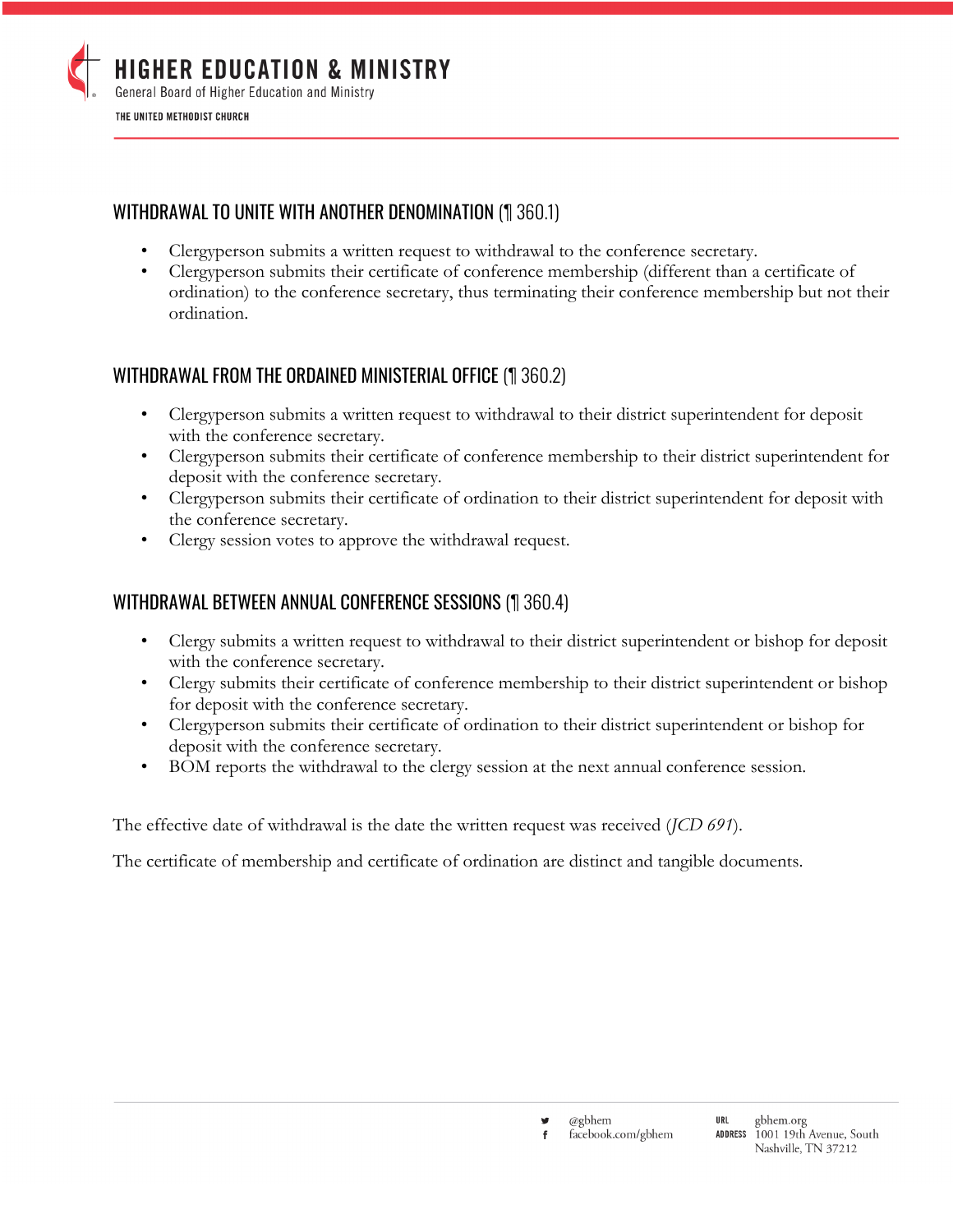

# GLOBAL METHODIST CHURCH | TRANSITIONAL PROVISIONS (*Transitional Book of Doctrine and Discipline*, 1947)

The Transitional Leadership Council can alter these requirements or processes without notification or oversight.

If the ordained clergyperson's annual conference affiliates with the GMC…

• Ordained clergyperson automatically becomes a member of the GMC and (1) must affirm their doctrines, Social Witness, and discipline or (2) may choose to align with a different expression of Methodism.

If the ordained clergyperson's annual conference does not affiliate with the GMC…

- Ordained clergyperson applies to the Transitional Leadership Council (¶ 703.2h) through its designated process to be received by transfer.
- Ordained clergyperson provides the TLC a copy of all personnel files maintained by their former annual conference, bishop's or district office, or board of ordained ministry.
- Ordained clergyperson must affirm the GMC's doctrines, Social Witness, and discipline.
- TLC reviews the request and makes a ruling.
- If approved, the ordained clergyperson will be assigned or may move to a GMC-affiliated annual conference.

If the associate member or licensed local pastor's annual conference affiliates with the GMC…

• GMC's BOM will evaluate associate members and licensed local pastors requesting membership.

@gbhem facebook.com/gbhem f